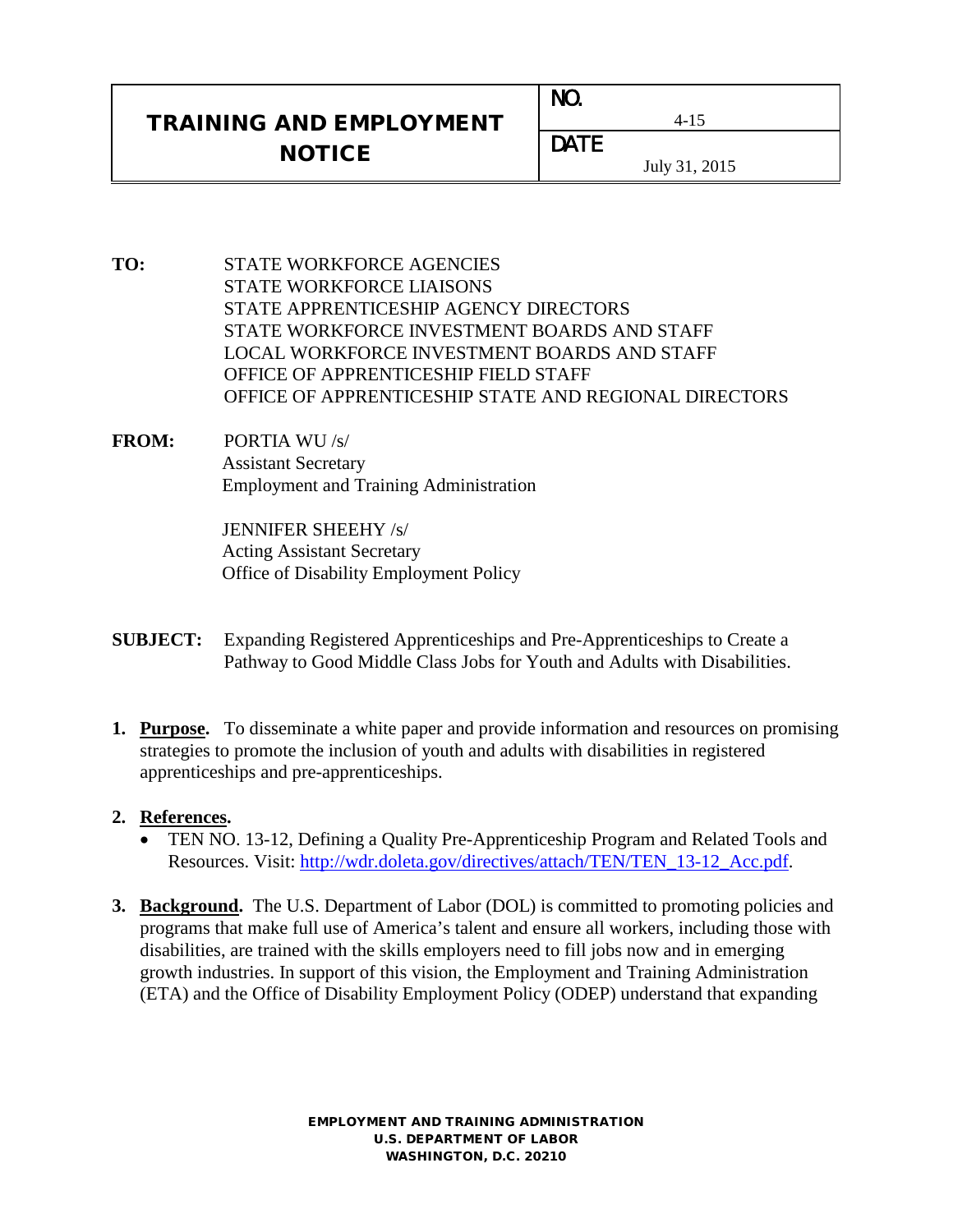registered apprenticeships<sup>[1](#page-1-0)</sup> and pre-apprenticeships<sup>[2](#page-1-1)</sup> will help more Americans, including youth and adults with disabilities, access this proven path to employment and the middle class.

According to the Organisation for Economic Co-operation and Development, many of America's jobseekers desire to participate in the modern global economy, but lack the skills and education needed to succeed. As a result, businesses report that they cannot find qualified staff. This trend not only affects recent high school graduates, but also adults in disadvantaged populations **-** women, minorities, and people with disabilities **-** where the unemployment rate is much higher than the average. If needs for training and education are not addressed, the U.S. will face critical shortages as the baby boomer generation begins to retire.

Registered Apprenticeship is an effective "earn and learn" model with a long history of providing career ladders and pathways to the middle class; 87 percent of apprentices are employed after completing their programs, and the average starting wage for apprenticeship graduates is over \$50,000.<sup>[3](#page-1-2)</sup> Studies from other countries show that employers reap an average return of \$1.47 for every dollar they invest in apprenticeships in increased productivity and performance.<sup>[4](#page-1-3)</sup> Unfortunately, too few American workers and employers have access to this proven training solution to prepare for better careers or meet the need for a skilled workforce. This is particularly true for people with disabilities.

Although Federal legislation mandates that youth and young adults with disabilities have equal opportunity to benefit from the full range of career/technical educational programs and services available to their peers without disabilities, research conducted by ODEP in 2007 and 2012 revealed that youth and young adults with disabilities rarely participate in apprenticeship programs. To capitalize on the potential that apprenticeship holds for improving employment opportunity and self-sufficiency for youth and young adults with disabilities, the call by the Obama Administration to double the number of apprentices over the next 5 years, and the \$100 million in American Apprenticeship Grants funding that is being made available to reward partnerships that help more workers participate in apprenticeships (see [http://www.doleta.gov/oa/aag.cfm\)](http://www.doleta.gov/oa/aag.cfm), ODEP and the ETA's Office of Apprenticeship are collaborating to disseminate the aforementioned research paper and to highlight innovative

Ĩ.

<span id="page-1-0"></span><sup>1</sup> Registered apprenticeship is a time-tested system that uses an effective "earn and learn" model that is accessible to all levels of the labor force. The registered apprenticeship program, administered by ETA's Office of Apprenticeship, offers paid on-the-job learning with related technical classroom instruction that can lead to a long-term career pathway and sustained employment.

<span id="page-1-1"></span><sup>2</sup> Pre-apprenticeship is defined as a program or set of strategies designed to prepare individuals to enter and succeed in a registered apprenticeship, and has a documented partnership with at least one, if not more, registered apprenticeship programs. In order to be considered a pre-apprenticeship program, programs must demonstrate required components of a quality pre-apprenticeship program as outlined in the TEN 13-12, entitled Defining a Quality Pre-Apprenticeship Program and Related Tools and Resources. Visit[: http://wdr.doleta.gov/directives/attach/TEN/TEN\\_13-12\\_Acc.pdf.](http://wdr.doleta.gov/directives/attach/TEN/TEN_13-12_Acc.pdf)

<span id="page-1-2"></span><sup>3 &</sup>quot;American Job Training Investments: Skills and Jobs to Build a Stronger Middle Class," White House Fact Sheet (April 2014).

<span id="page-1-3"></span><sup>4 &</sup>quot;It Pays to Hire an Apprentice: Calculating the Return on Training Investment for Skilled Trades Employers in Canada," Canadian Apprenticeship Forum (June 2009).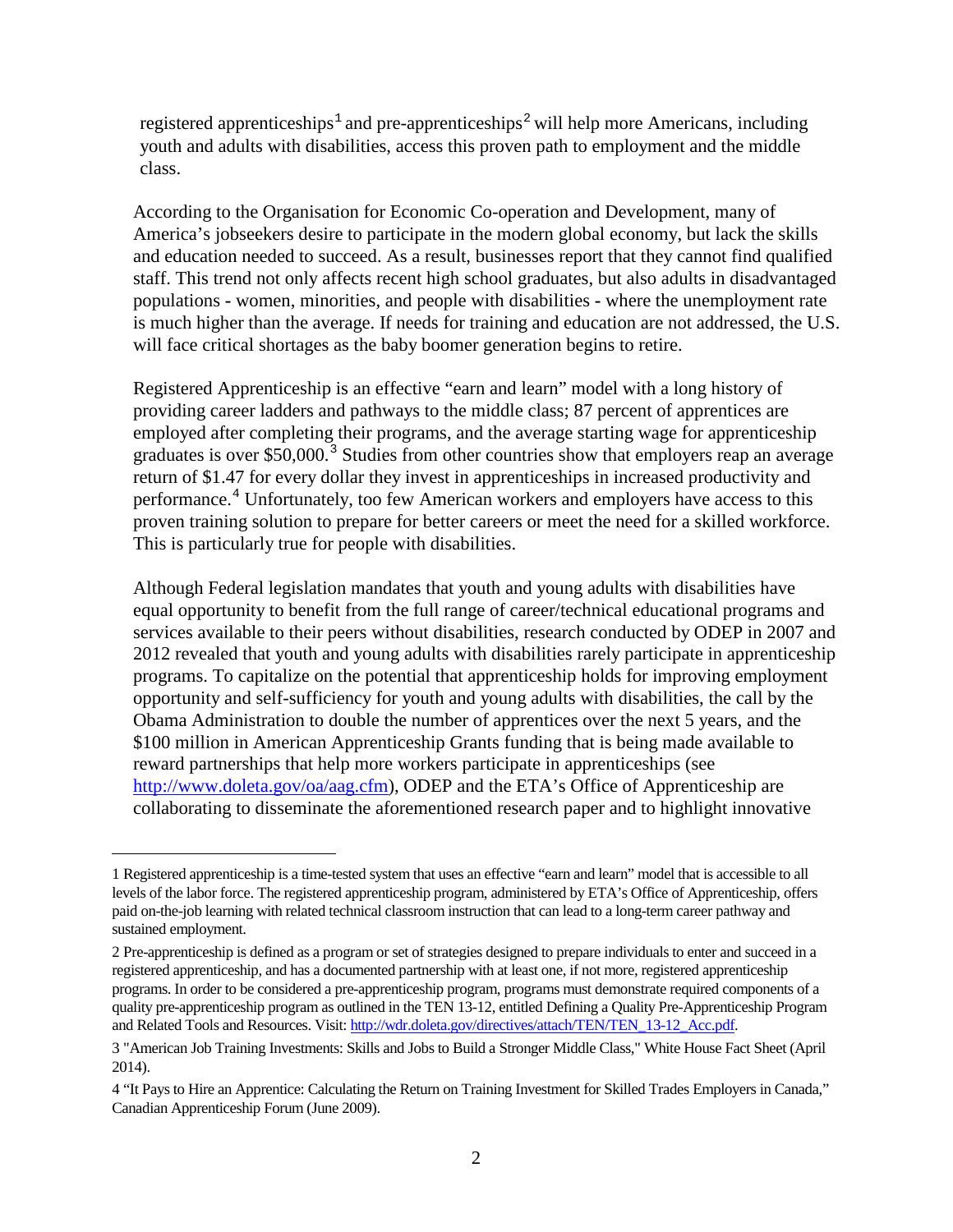ways in which registered apprenticeship can be used to promote employment opportunities for people with disabilities.

**The research paper**, entitled *Registered Apprenticeship Programs: Improving the Pipeline for People with Disabilities*, provides an overview of registered apprenticeships and preapprenticeships, highlights prior apprenticeship initiatives that have focused on persons with disabilities, and discusses challenges associated with providing apprenticeships programming. In addition, recommendations are provided regarding actions that Federal agencies could take to promote apprenticeship and strategies are presented for increasing employment of people with disabilities through registered apprenticeship. The report also:

- Highlights the registered apprenticeship program as a career planning strategy.
- Emphasizes the need for career and technical education preparation and planning.
- Identifies job growth industries in the registered apprenticeship program.
- Underscores the continuing need for increased pre-apprenticeship opportunities to ensure youth and adults develop the skills and transferable competencies needed to enter, retain, and advance in registered apprenticeship programs.

To view the report, visit: [http://www.dol.gov/odep/pdf/ApprenticeshipReport.pdf.](http://www.dol.gov/odep/pdf/ApprenticeshipReport.pdf) For more information about registered apprenticeship and pre-apprenticeship programs, including information on how apprentices can find opportunities and employers can start a program, visit the Office of Apprenticeship's website: [http://www.doleta.gov/OA/.](http://www.doleta.gov/OA/)

- **4. Technical Assistance and Resource Materials.** DOL continues to create resource materials and to provide technical assistance resources to aid the American Job Center network, employers, Federal agencies, and others to support expanded partnerships with quality preapprenticeship programs and registered apprenticeship programs. These materials include:
	- **Labor Standards for the Registration of Apprenticeship Programs (Title 29, CFR**  Part 29). To ensure that apprenticeship remains a highly successful talent development strategy, DOL and other key stakeholders have worked closely to revise the regulations governing the National Apprenticeship System. These revised regulations, published on October 29, 2008, update Title 29 CFR, Part 29, and provide a framework that supports an enhanced, modernized apprenticeship system. Under these regulations, registration agencies can issue interim credentials to apprentices for completing components of the occupation and registered apprenticeship programs may be competency-based, timebased, or a hybrid of the two approaches. See [http://www.doleta.gov/OA/regulations.cfm.](http://www.doleta.gov/OA/regulations.cfm)
	- **Employers FAQs.** Registered apprenticeships hold many benefits for employers and their employees. Employers can learn about how to develop a business-driven, registered apprenticeship program to attract companies, increase wages, and benefit their communities. Visit: http://www.doleta.gov/OA/employer.cfm.